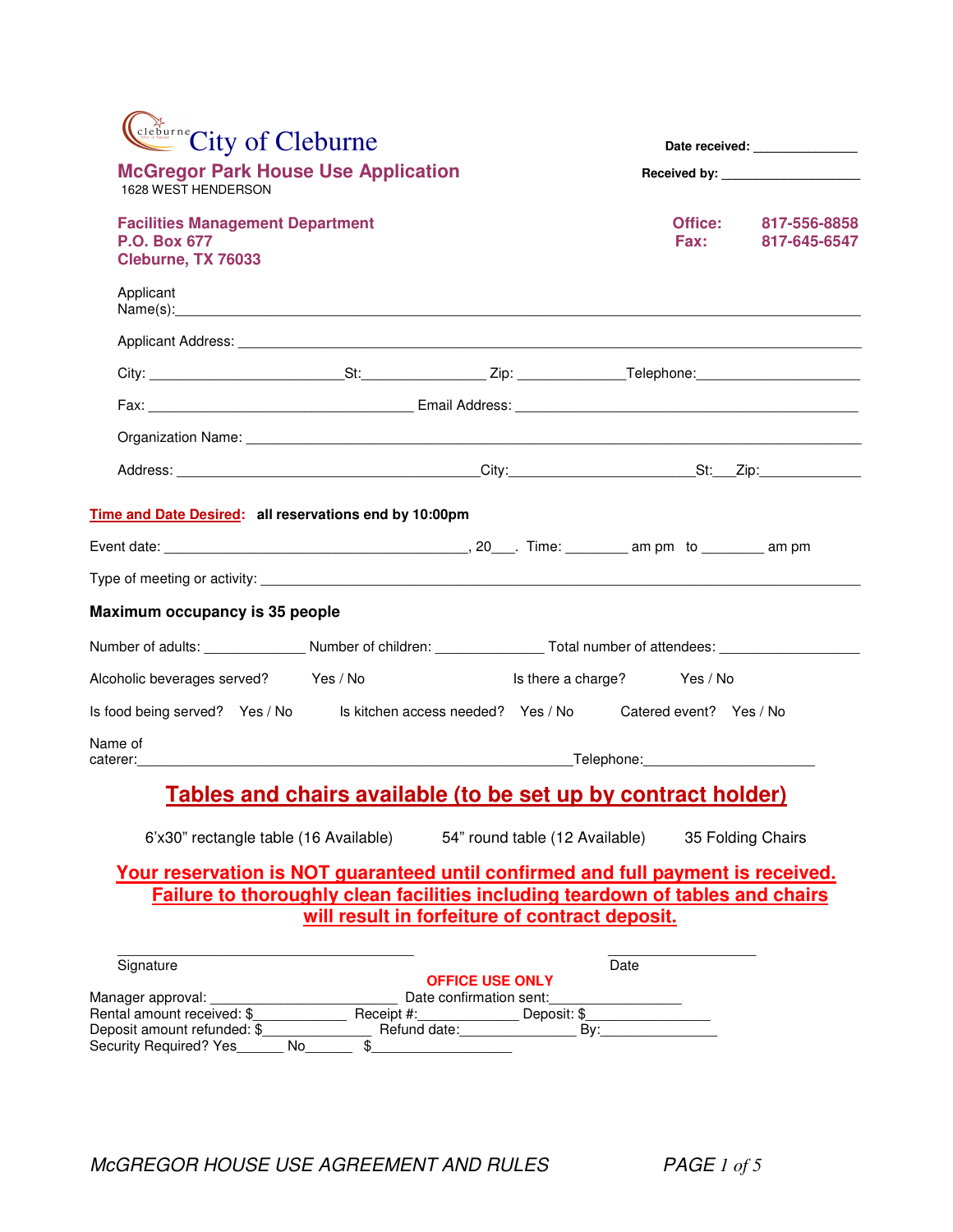#### **Page 2 of Agreement with:**

AGREEMENT: The signatory hereby makes application to the City of Cleburne for the use of city facilities described on the reverse side of this form and certifies that the information given is correct. The signatory further states that he/she has the authority to make this application and agrees to all of the rules and regulations of the City of Cleburne. The applicant agrees to exercise the utmost care in the use of city premises and property.

**HOLD HARMLESS AGREEMENT:** Except for the city's sole negligence, the facility user shall agree to defend, protect and indemnify for costs, legal and other expenses or damages and to hold harmless the City of Cleburne, its officers, employees, and agents from any and all claims, liabilities or suits arising directly or indirectly out of the use of the City of Cleburne's facilities.

**CERTIFICATE OF INSURANCE:** All facility users that are required to provide event insurance shall provide evidence of General Liability Insurance for not less than \$1,000,000 combined single limit bodily injury and property damage coverage or \$500,000 per person/\$1,000,000 per occurrence property damage. The City of Cleburne will be named as an additional insured by endorsement.

Smoking is prohibited in all city facilities.

Lessee or their agents or employees shall at all times strictly comply and abide by all laws and ordinances (including federal, state, county and city)applying to or affecting the use and occupancy of city facilities.

Lessee shall be responsible for securing and costs of any personnel needed for the operation and security within the facility and it's premises as deemed necessary by the city.

Only licensed peace officers of the City of Cleburne are approved for security purposes. (Contact Parks and Recreation for more information)

A security deposit may be assessed at the discretion of the city and part or all of the deposit may be retained for failure to comply with policies of the facility.

Lessee shall not sublease or assign the permit or any portion thereof without the written permission of the city.

Occupancy capacity of any city facility leased shall not be exceeded. It is the responsibility of the Lessee to ensure that the capacity posted is not exceeded. The Lessee is legally responsible for any violations of the stated capacities. The occupant load at the McGregor House is based on square footage combined with the set-up of tables and chairs. **The maximum occupancy is no more than 35 persons.** Utilizing a full complement of tables and chairs, the occupancy rate is no more than 35 persons. **These numbers** are established by the Cleburne Fire Department for your safety and approved by the Parks & Recreation Board

The City of Cleburne has the right to cancel an approved request or revoke the right of the use of any city facility to any group or individual when:

- Said group or individual has shown sufficient disregard for the policies of the city.
- It is deemed necessary for the concern of the health, safety, and welfare of the user, guest, or the general public.
- Is in the best interest of the City Of Cleburne.
- Necessary maintenance repairs must be made.

### Only non-profit organizations are permitted to sell any alcohol to quests. This includes beer, wine and liquor. A permit from **the Texas Alcohol Beverage Commission is required to serve alcohol products. No brown-bagging permitted.**

I (We) have read and understand the rules and regulations for the leasing of city facilities. I (We) understand that I (we) are responsible for any damage(s) that may occur during our lease period.

\_\_\_\_\_\_\_\_\_\_\_\_\_\_\_\_\_\_\_\_\_\_\_\_\_\_\_\_\_\_\_\_\_\_\_\_\_\_\_\_\_\_\_\_\_\_\_\_\_ \_\_\_\_\_\_\_\_\_\_\_\_\_\_\_\_\_\_\_\_\_\_\_\_\_\_\_\_\_\_\_\_\_\_\_\_

Lessee Date Date of the Date of the Date of the Date of the Date of the Date of the Date of the Date of the Da

\_\_\_\_\_\_\_\_\_\_\_\_\_\_\_\_\_\_\_\_\_\_\_\_\_\_\_\_\_\_\_\_\_\_\_\_\_\_\_\_\_\_\_\_\_\_\_\_\_ \_\_\_\_\_\_\_\_\_\_\_\_\_\_\_\_\_\_\_\_\_\_\_\_\_\_\_\_\_\_\_\_\_\_\_\_ Lessee Date Date of the Date of the Date of the Date of the Date of the Date of the Date of the Date of the Da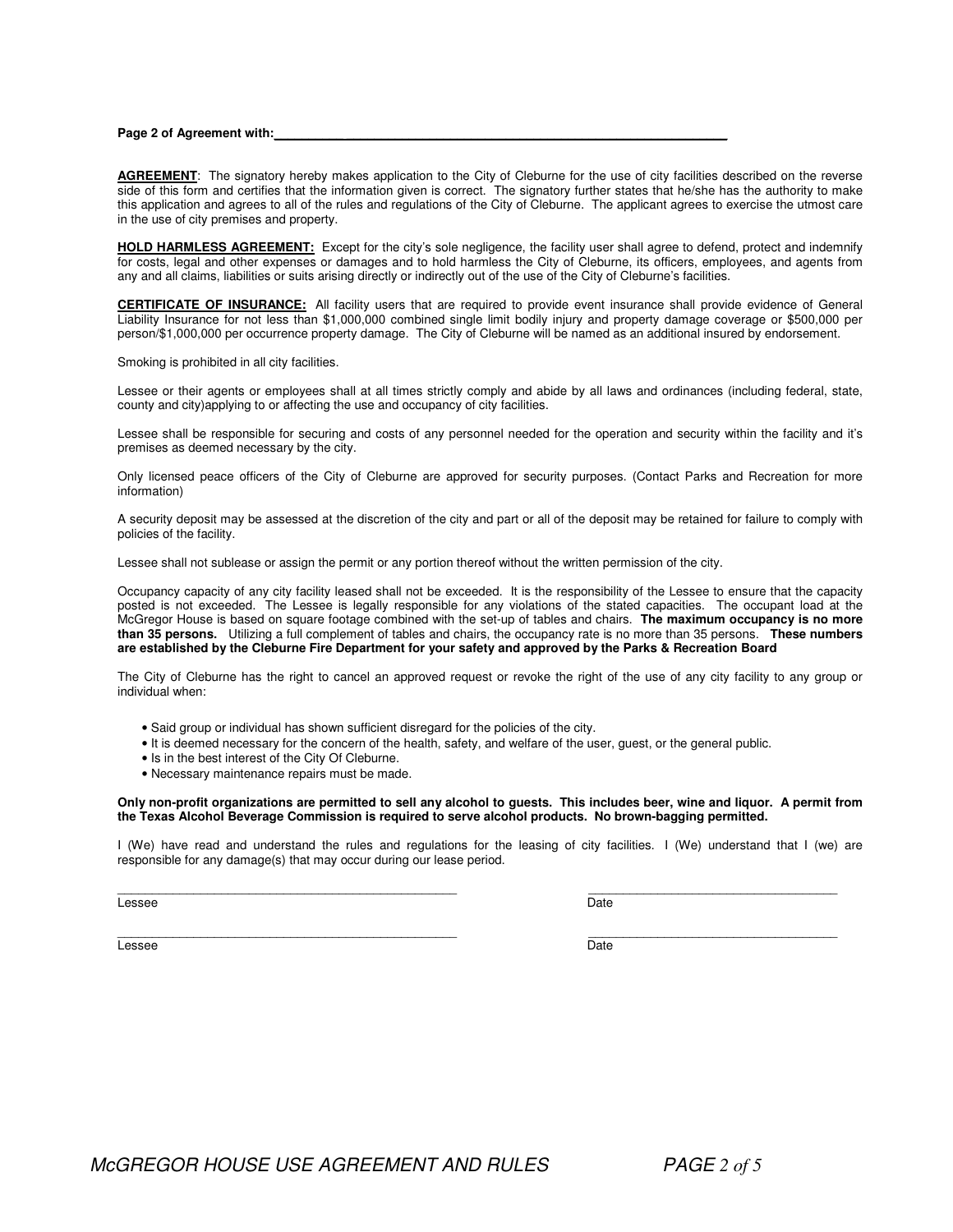# **McGREGOR HOUSE RENTAL FEES**

## **Rental Fee**

Fee for use of McGregor House is as follows:

.

| <b>Time Session</b>                                                                  | <b>Fee Schedule</b>                                                                        |  |  |
|--------------------------------------------------------------------------------------|--------------------------------------------------------------------------------------------|--|--|
| <b>Morning Session</b>                                                               | \$50 per 4 hour session                                                                    |  |  |
| 4 Hours (8 am to Noon)                                                               |                                                                                            |  |  |
| <b>Afternoon Session</b>                                                             | \$50 per 4 hour session                                                                    |  |  |
| 4 Hours $(1 \text{ pm to } 5 \text{ pm})$                                            |                                                                                            |  |  |
| Middle Block that spans Morning $&$ Afternoon                                        | \$75 per 4 hour session                                                                    |  |  |
| 4 Hours                                                                              | (Examples: 10 am to 2 pm; 11:00 am to 3:00<br>pm, luncheon meeting, etc.)                  |  |  |
| After Hours & Weekends                                                               | \$25 per hour with 2 hour minimum                                                          |  |  |
| (After 5 pm and Weekends)                                                            |                                                                                            |  |  |
| <b>Botanical or Horticultural Groups</b>                                             | No charge                                                                                  |  |  |
| (for events that are for public education involving)<br>botanical programs/meetings) | (Group must have prior approval as being an<br>approved botanical / horticultural group or |  |  |
|                                                                                      | organization. Groups are required to set up $\&$                                           |  |  |
|                                                                                      | take down tables & chairs/clean after use.)                                                |  |  |

### **Rental time is defined to include all set-up and take-down time.**

### **Deposit**

A security deposit may be assessed at the discretion of the city and part or all of the deposit may be retained for failure to comply with policies of the facility.

## **Security**

Only licensed peace officers of the City of Cleburne are approved for security purposes. Security may be required at the discretion of the city.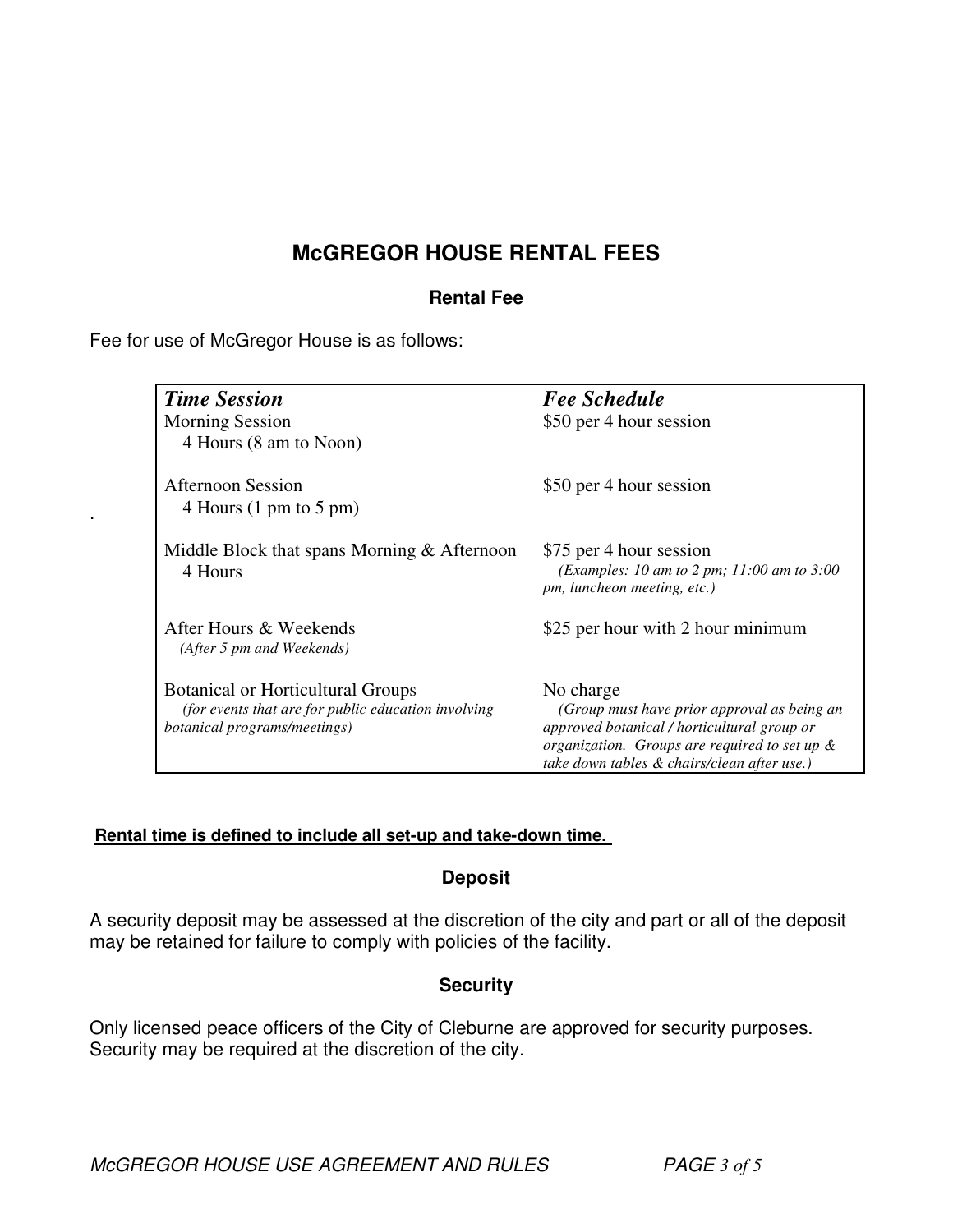# **GENERAL RULES AND REGULATIONS FOR McGREGOR HOUSE**

*The following rules and regulations are to help preserve and protect the house for the enjoyment of all those who use the facility. Please respect this valuable resource and use it in a way that will insure that the house will serve generations of Cleburne residents and visitors.*

- No nails, push pins, tacks, tape, adhesives or objects may be attached to walls, blinds, window casings or any surfaces.
- No candles are allowed. With permission, exceptions may be made for weddings.
- The fire place is decorative only. Fires are strictly prohibited.
- Please do not drag objects or furniture on floors so as to damage the finish in any way.
- Do not remove any equipment, decorations or furniture from the facility.
- Do not use the kitchen for cooking or preparing food items. Stove and refrigeration appliances are intended for keeping foods at proper temperatures. All food should be prepared off-site in accordance with rules and regulations for caterers. (See Caterer Rules)
- In case of weather that may generate muddy conditions, facility users should take precautions to restrict tracking in of mud, moisture or associated materials that will damage floors.
- Children should be supervised at all times.
- The use of tobacco products is prohibited.
- No pets are allowed in the house.

**Use this facility in ways you would want your home treated by guests**.